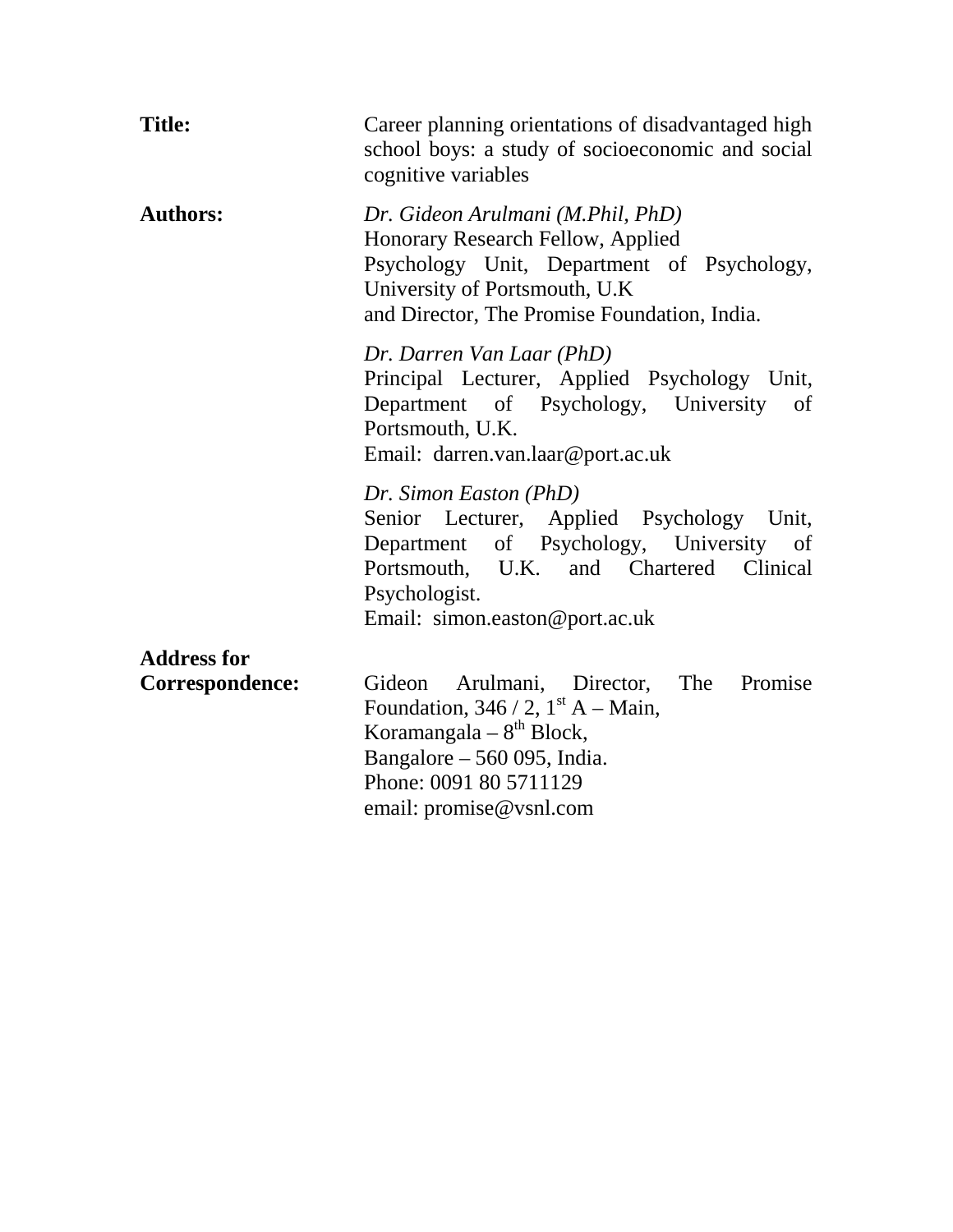# **Abstract**

The present study was conducted in India and examined the impact of socioeconomic factors and the variables of self-efficacy and career beliefs on the career planning orientation of 755 high school boys from disadvantaged backgrounds. The sample had four orientations to career planning, namely, the intention to begin working immediately, pursue college education, enter vocational training and no career plans. The children of illiterate and unemployed parents exhibited the highest tendency to prematurely discontinue education and enter the world of work as unskilled labourers. A significant effect of parent employment on self-efficacy was found, indicating that respondents whose parents had full time employment had higher self efficacy scores than those whose parents were unemployed. It was also found that the children of illiterate and unemployed parents had a higher level of negative beliefs about career preparation. This study also presents information regarding the translation of existing measures of socioeconomic status and self-efficacy into Kannada, a South Indian language and preliminary information about the construction of a scale to measure career belief distortions among high school students.

## **Key Words:**

disadvantaged, high school boys, self-efficacy, career beliefs, socioeconomic status, career planning, India.

\*\*\*\*\*\*\*\*\*\*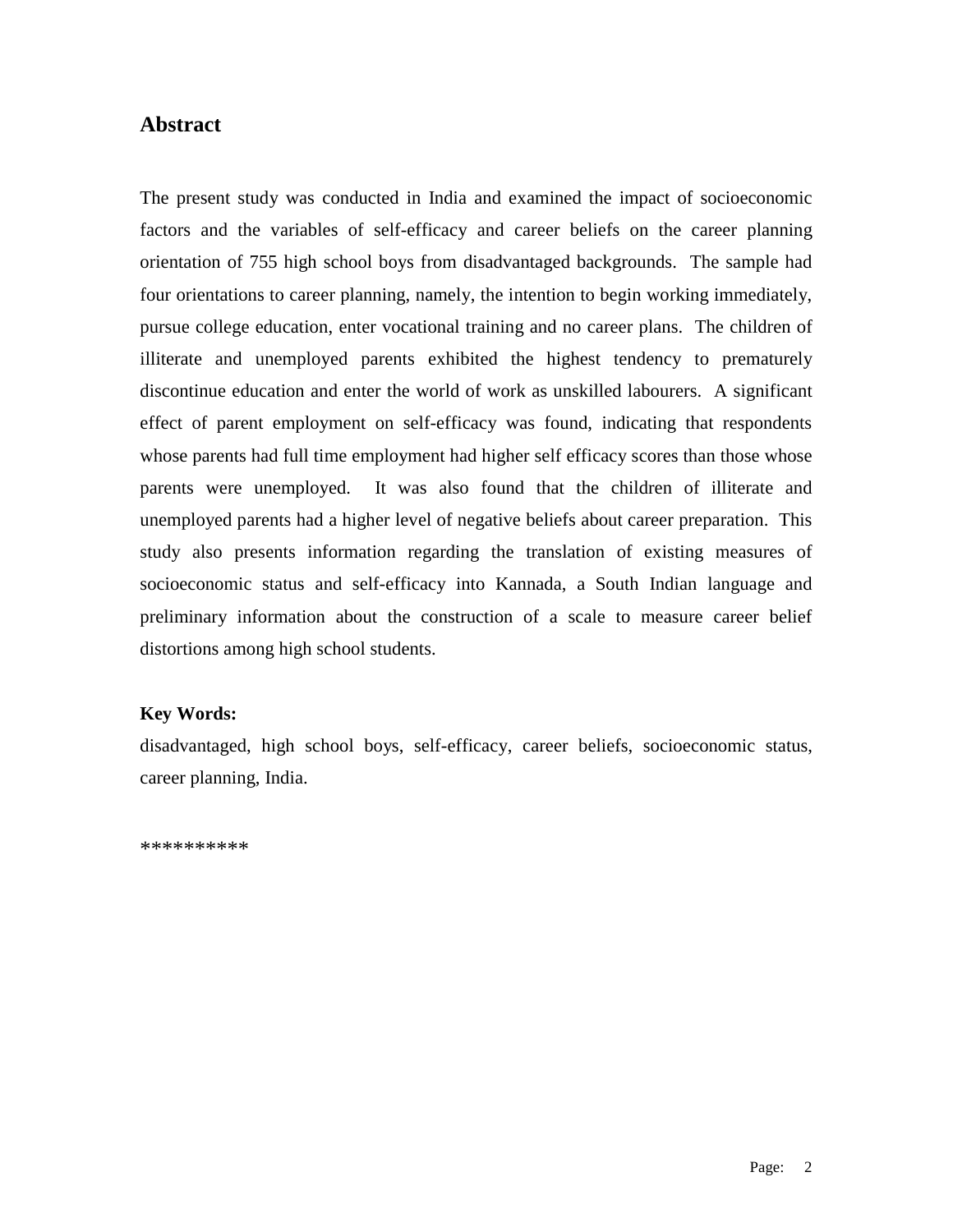The last twenty years have seen vigorous investigations into career psychology and there has been considerable movement and vitality evident in theories and research on career development. Critiques of existing careers research however point out that since theory development was originally based on a homogenous group of white, middle-class adolescents, the relevance of these ideas to non-white groups and persons from other countries and socio-cultural backgrounds has not been clearly articulated. A small but growing body of evidence has begun to suggest that socially and economically disadvantaged youth differ in career maturity from their non-disadvantaged peers (Wilgosh and Mueller, 1993). Chartrand and Rose (1996) point out, that although it is the lower socioeconomic status (SES) groups who may be in greatest need of assistance for career development, the least is known about this section of the population. While efforts are beginning to be directed toward addressing these issues in the Western literature, these studies focus on racial and ethnic minorities *within* these countries. Contributions from developing countries addressing these themes have not as yet begun to figure prominently in the literature.

A review of the existing literature raises three important points that throw light on career development in the Indian ethos.

Firstly, an examination of the Indian situation indicates that *socio-economic status* could differentiate between individuals' career interests, aspirations and attainments and that SES could strongly influence career choice behaviour. For example, national surveys have revealed that in India, higher proportions of chronic unemployment and underemployment are experienced by those from lower SES backgrounds (National Sample Survey Organisation, 1999). Young people from lower SES groups have been reported to obtain lower scores on measures of career maturity when compared to those from higher SES homes (Gupta, 1986; Mohan, 1999). These observations indicate that, it is possible that the lower SES groups could be at higher risk for discontinuities in their career development. It is important both from the theoretical and practical view points, that research is directed toward understanding the dynamics of career development amongst this potentially 'high risk group'.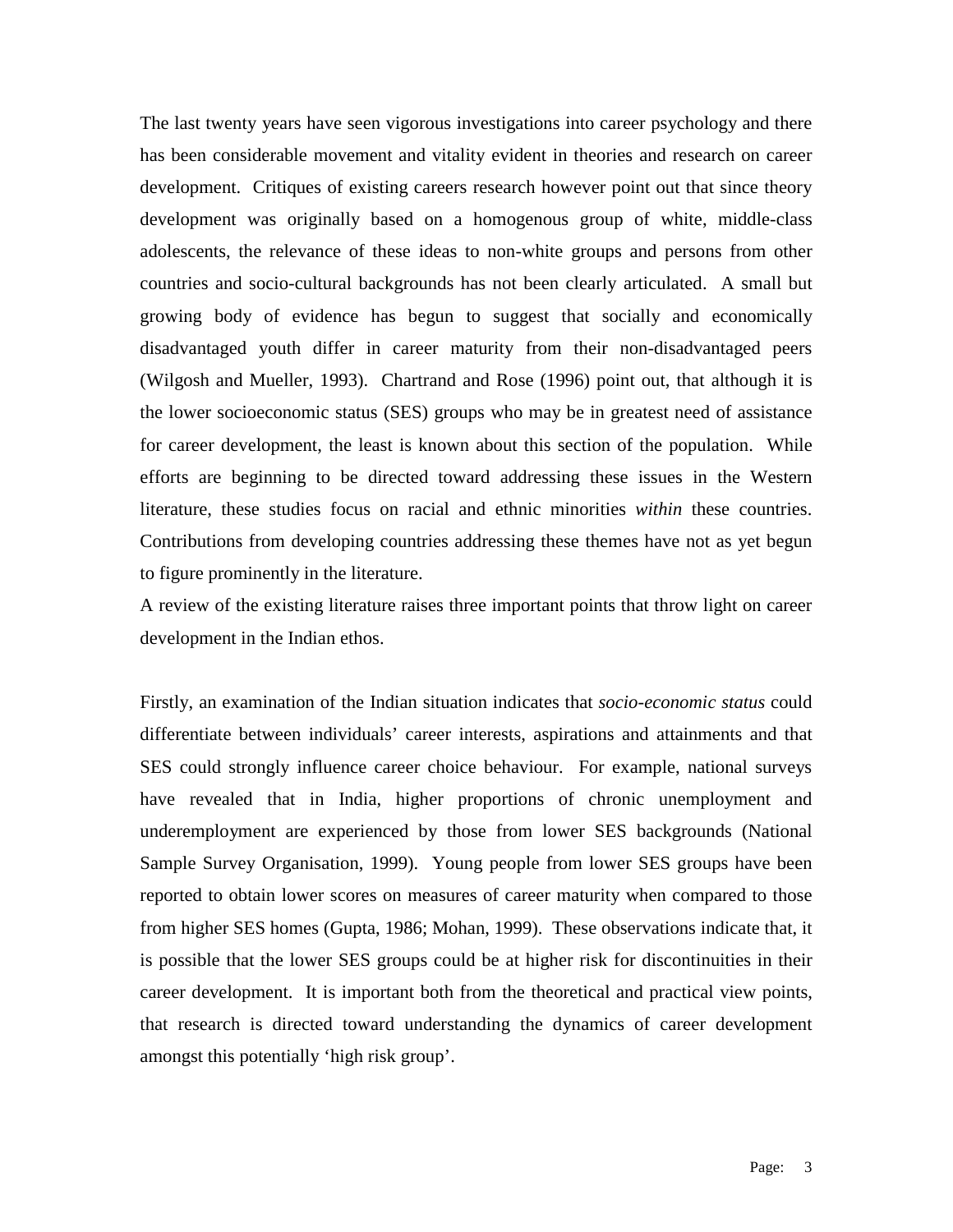A second important point to be taken note of is that a significant portion of existing careers theory seems closely linked to the individualism on which Western, industrialised culture is based. Indian child rearing practices, family structure, hierarchical social organisation and value systems promote social support and interdependence and independent decision making may not be directly nurtured in the Indian child (Sinha, 1979). It is possible that the individual's *family and community* could play a powerful role in his or her career decision making. Examination of the links between the characteristics of the low SES family and the career planning orientations of the young career chooser within the family could provide important information about occupational socialisation amongst low SES groups.

Thirdly, it has been observed that *cognitive variables* such as beliefs and attitudes have been reported to strongly influence career planning orientations. Wenzel (1993) for example, points out that persons of lower socioeconomic status often underestimate their capabilities. Chartrand and Rose (1996) found that low SES subjects exhibited thinking patterns that reflected a poor self-image, overall feelings of hopelessness and a belief that they could not help themselves. In the Indian situation, Ojha (1996) found that the selfperceptions of low SES working children who had dropped out of school were characterised by ideas of failure and a fatalistic acceptance of their situation. These indications in the literature point to the possibility that an examination of the cognitive structures underlying the career planning orientations of low SES groups, could provide valuable information about their career development.

Albert Bandura's Social Cognitive Theory provides an effective framework for furthering our understanding of the career developmental process. Lent, Brown and Hackett (1994) through their Social Cognitive Career Theory (SCCT) have extended Bandura's Social Cognitive Model to career planning behaviour. SCCT takes a cognitive constructivist approach to career development and specifically points out that career development can be impeded by environmental factors such as differential socialisation, as well as by the internalisation of these forces. Of particular interest to this study is the social cognitive construct of self-efficacy beliefs.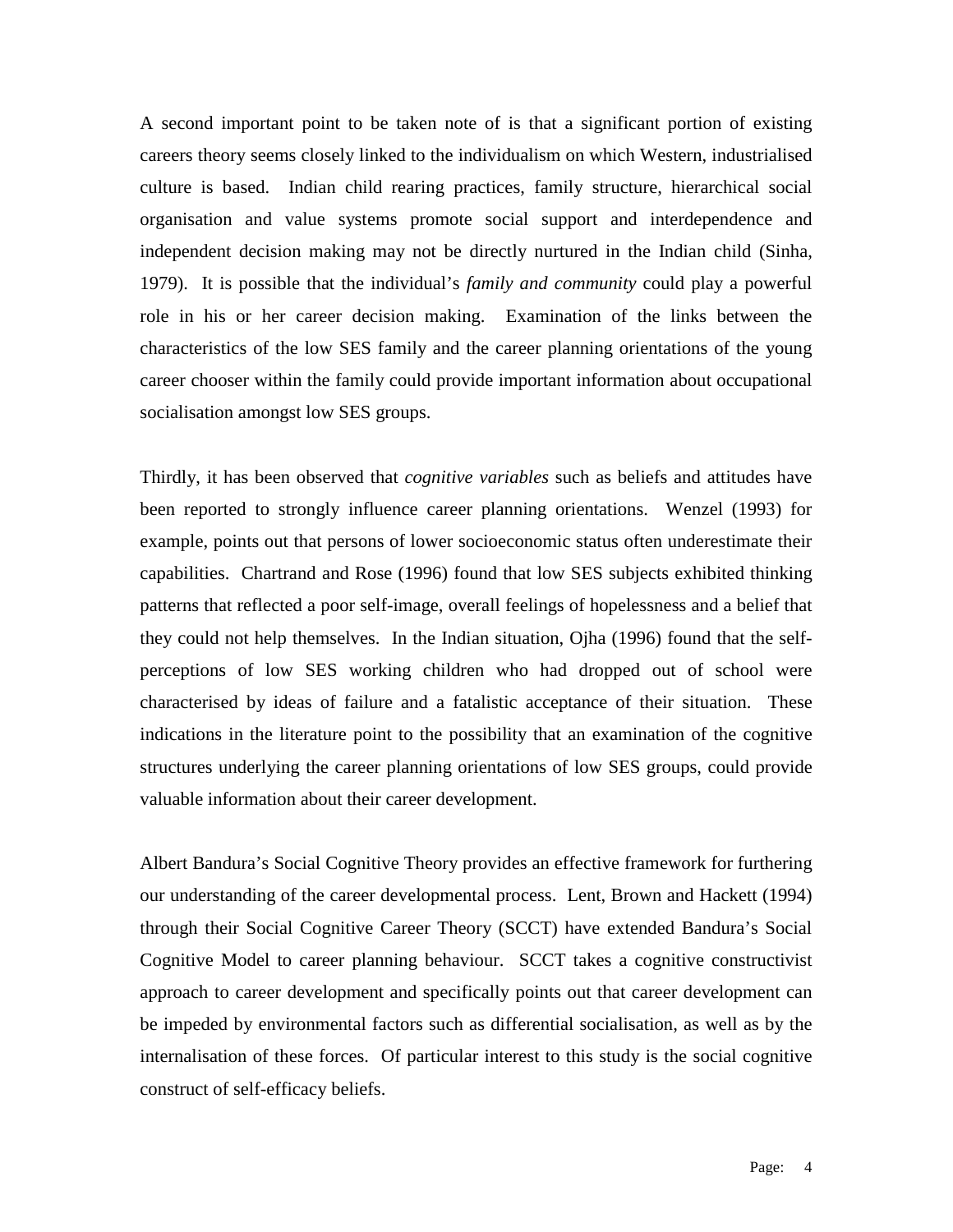*Self-efficacy* has been described by Bandura (1977), as beliefs about one's own ability to be successful in the performance of a task. The concept of self-efficacy rests on the premise that self-referent thought influences human behaviour. Bandura (1995), has been able to demonstrate that self-efficacy cognitions determine whether behaviour will be initiated, how much energy will be expended and the duration of the maintenance of this behaviour in the face of obstacles and adverse experiences. In Bandura's formulation, inadequate opportunities for performance accomplishments or mastery experiences could hinder the development of self-efficacy (Bandura, 1986). The literature indicates that Indian young people from lower SES backgrounds could experience a lack of opportunities for such experiences (Bhargava and Sharma, 1995). The environment and the role models that low SES youth in India are exposed to often reflect failure experiences, with the bitter and defeatist attitudes of adults often being transmitted to the younger generation (D'Souza, 1981; Dube and Sachdev, 1983). This could affect their self-perceptions and lead to low self-efficacy levels.

Based on these indications in the literature, this study has two defined objectives. The first is to obtain a clearer picture of the impact of socioeconomic status on orientations to career planning. The second is to explore the associations between social cognitive variables (self-efficacy and career beliefs) and socioeconomic factors.

# **METHOD**

## *Participants*

The sample consisted of 775 high school boys randomly selected from nine urban schools in Bangalore, South India. The age of the participants ranged from 14 to 16 years (mean age  $= 15$  years and one month;  $SD = 0.68$ ). This study was conducted in Government schools and students participating in the study were therefore more likely to be from lower socioeconomic status backgrounds. Student participation was voluntary.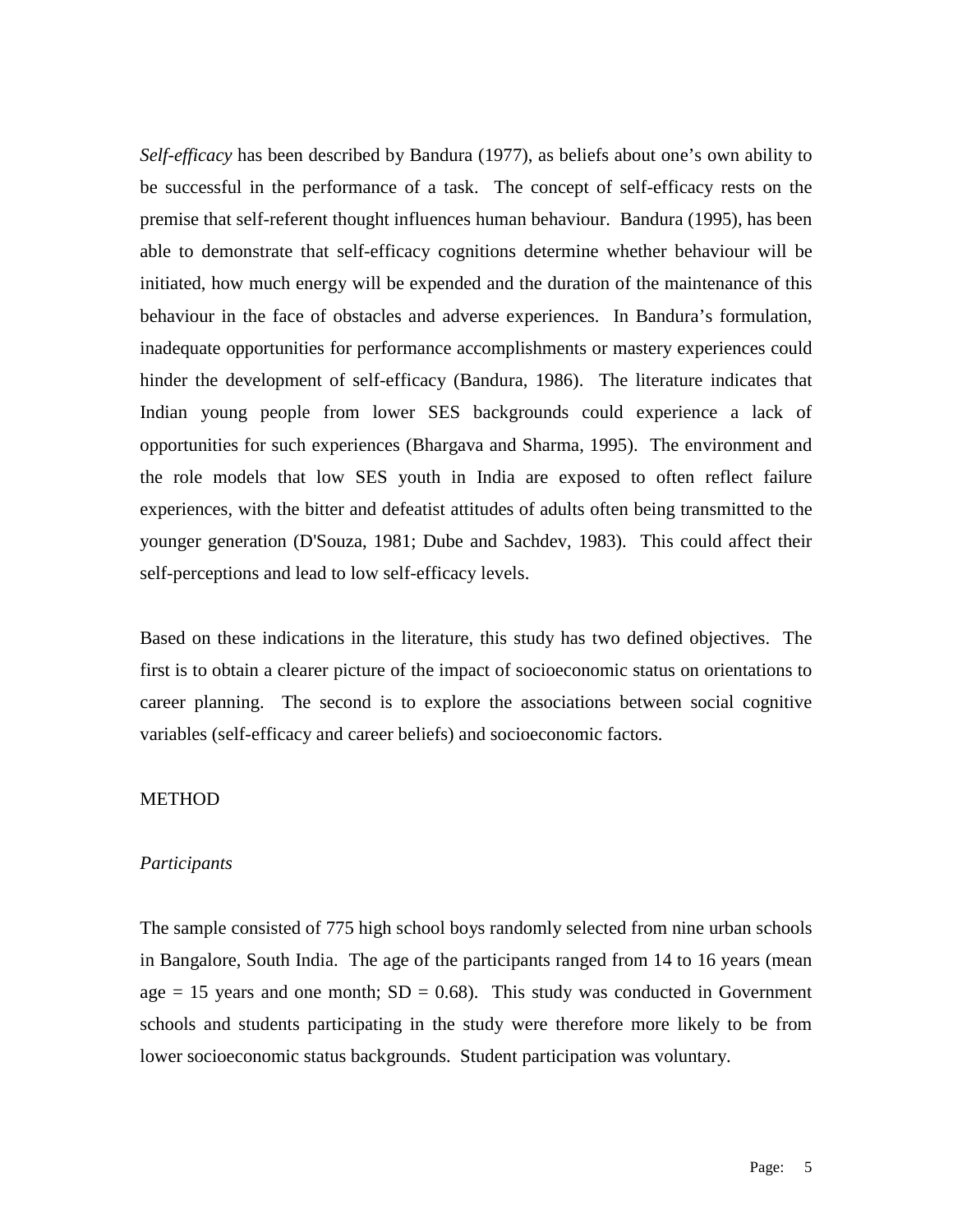## *Measures*

*Criteria for selection of the questionnaires*: This study was conducted in an environment where very little research pertaining to career planning and development has been conducted. An important consideration for the compilation of the test battery therefore, was the suitability of the scales to the sample. The following criteria were set to assess the suitability of the measures.

- 1. Cultural relevance to the target group.
- 2. Age appropriateness of the questionnaires.
- 3. Translatability of test items into Kannada (the local vernacular).

*Measurement of Socioeconomic Status.* The Socioeconomic Status Scale Questionnaire (SESSQ) developed by Kapoor and Singh (1998) was identified as the most suitable to assess the socioeconomic status of the sample. The SESSQ comprises ten categories of items covering a wide range of economic and socio-cultural factors (e.g. family income, living conditions, material possessions). Items addressing the following themes were used in addition to the SESSQ to obtain more detailed information regarding the influence of SES on respondents' career planning behaviour:

- 1. Employment and educational status of parent.
- 2. The respondent's plans immediately following high school.

*Measurement of Self-Efficacy.* The Middle School Self-efficacy Scale (Fouad, Smith and Enochs, 1997) was selected as the most suitable measure of self-efficacy for this study*.*  The MSSES comprises 22 items that assess career decision-making self-efficacy. Respondents are required to indicate on a 5 - point scale, the extent to which they 'agree' that they could be successful in the activities described by these items. The maximum obtainable score on the scale is 110 and the minimum is 22. The MSSES was originally standardised on a sample of 361 middle school students from a low socioeconomic status, racial and ethnic minority population in the United States. The authors report evidence for the reliability of the scale through an internal consistency coefficient (coefficient  $\alpha$ ) of 0.79. An adjusted goodness-of-fit of 0.91 and a root mean-square residual of 0.046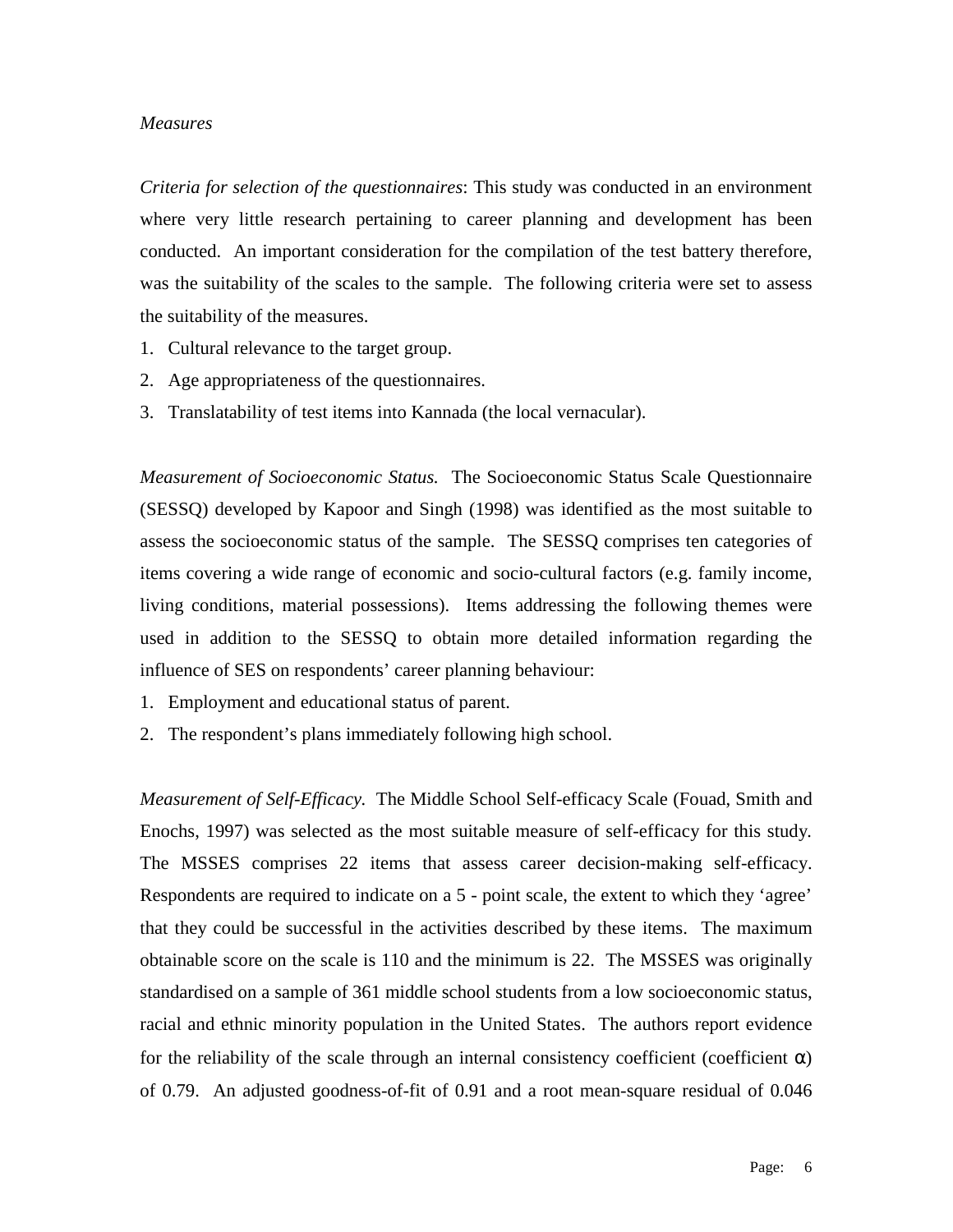indicates that the MSSES has a high degree of validity. In addition, the chi-square / degrees of freedom ratio reported by the authors is 1.96 indicating a reasonably acceptable fit.

*Measurement of Career Beliefs.* The Career Beliefs Distortion Scale (CBDS) was developed for this study and comprises 18 vignettes that reflect dysfunctional and negative career planning beliefs commonly seen amongst low SES high school boys. Respondents are required to indicate on a seven-point scale, the extent to which they 'agree' with each vignette. The sample for the development of this scale comprised 1366 (808 females and 558 males) high school students drawn from 18 different schools. The mean age of the sample was 15.49 years  $(SD = 0.93)$ . The Cronbach's alpha was used to estimate internal reliability of the scale and yielded a value of 0.76. The maximum obtainable score on the CBDS is 126 while the minimum is 18. According to the design of the scale, the higher the respondent's score, the higher would be the extent of dysfunctional thinking.

*Translation of the questionnaires.* Two translators were involved in the translation of the English questionnaires to Kannada. Translator one was asked to translate the original English scales into Kannada. The Kannada versions of the questionnaires were then given to Translator two, who was blind to the original English questionnaire, with instructions to now re-translate the items into English. Changes in the meaning and content of the items were noted. These items were modified and iteratively reviewed by the translators until the items conformed to the English original. The English and Kannada versions of the tests were administered to a randomly drawn sample of high school boys ( $n = 112$ ) fluent both in Kannada and English, with each administration being separated by three weeks. The cross-language Pearson's correlation coefficient for the scales in the battery were as follows: SESSQ 0.99 ( $p < 0.001$ ), MSSES 0.71 ( $p <$ 0.001) and CBDS 0.81 ( $p < 0.001$ ). The Kannada translations were accepted as being adequately equivalent to the original English versions of the questionnaires.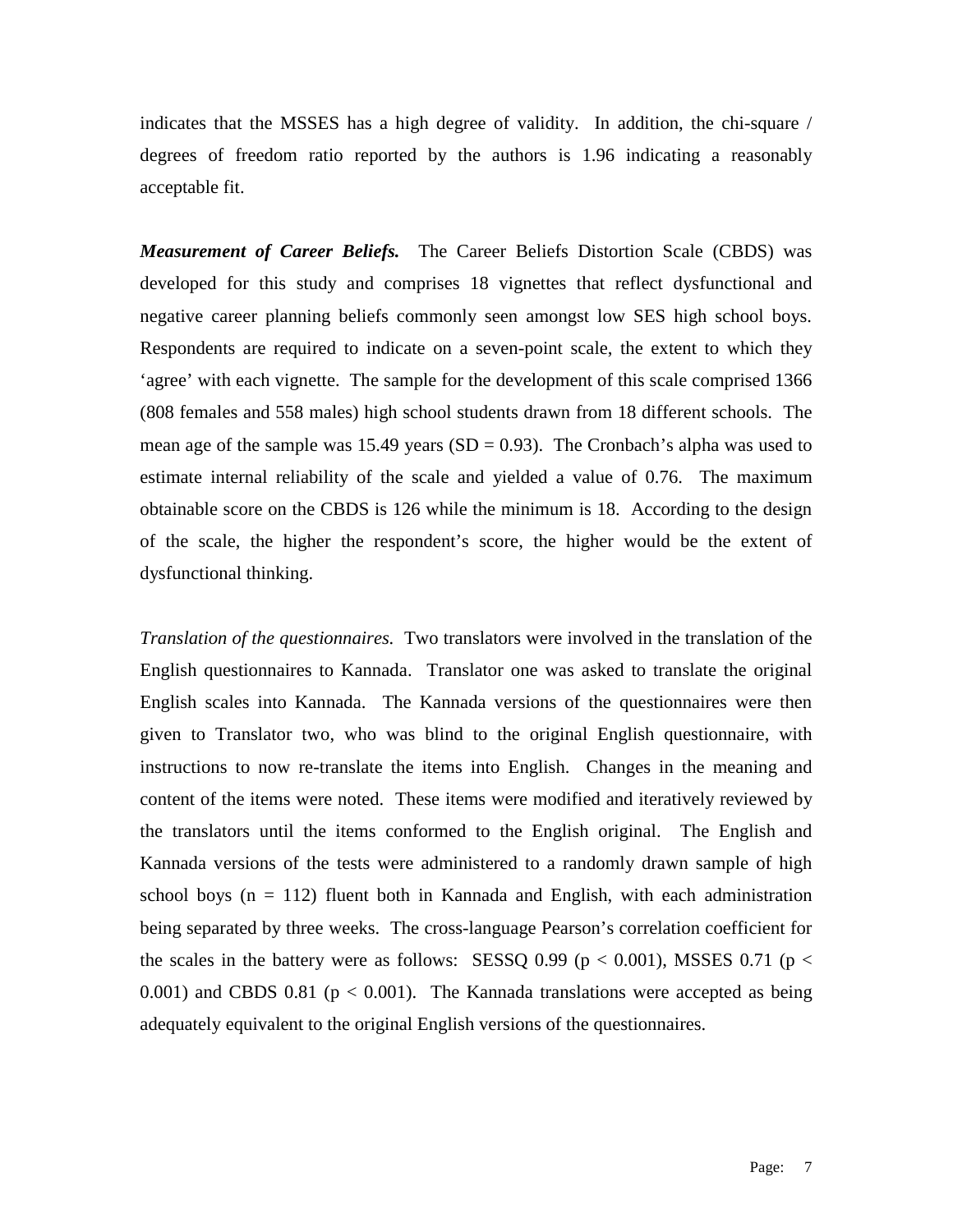# *Procedure*

The study was crossectional in design. Informed consent was obtained from all participants. The battery was administered in Kannada to the sample in groups of about 40 to 60 students per group. The entire battery was completed in approximately one hour with five-minute breaks between each questionnaire. Although only students who answered all the items in the questionnaire were included in the data analysis, the services of the researcher for further career guidance was made available to all respondents, over and above the purview of this study.

## RESULTS

## *Part 1: Socioeconomic variables and orientation to career planning*

*Socioeconomic Status Level.* The maximum obtainable score on the SESSQ is 103 and the minimum is 10. The sample's scores on the SESSQ ranged between 12 and 28, with the mean SES score being  $20.32$  (SD = 5.48). According to the norms provided by the authors of the SESSQ, this places the sample in the 'upper-lower stratum' of socioeconomic status. Families of the 'upper-lower' SES level typically are slum dwellers, living in *kutcha* (flimsy) houses. At this SES level, the family can usually afford one main meal a day.

# *Orientation to career planning*

Participants' responses to the additional questions used with the SESSQ revealed that this low SES sample had four orientations to the future. *Intention to work immediately*: A substantial number of respondents in this sample  $(41.6\%)$ , of the total sample,  $n = 314$ ), planned to start work immediately after school. *Intention to pursue college education*: The number of students expressing the intention to go to college after high school was also quite large (35.5%, n = 268)*. Intention to pursue diploma and vocational courses*: Interestingly, only 10.5% ( $n = 79$ ) of students considered the option of diploma courses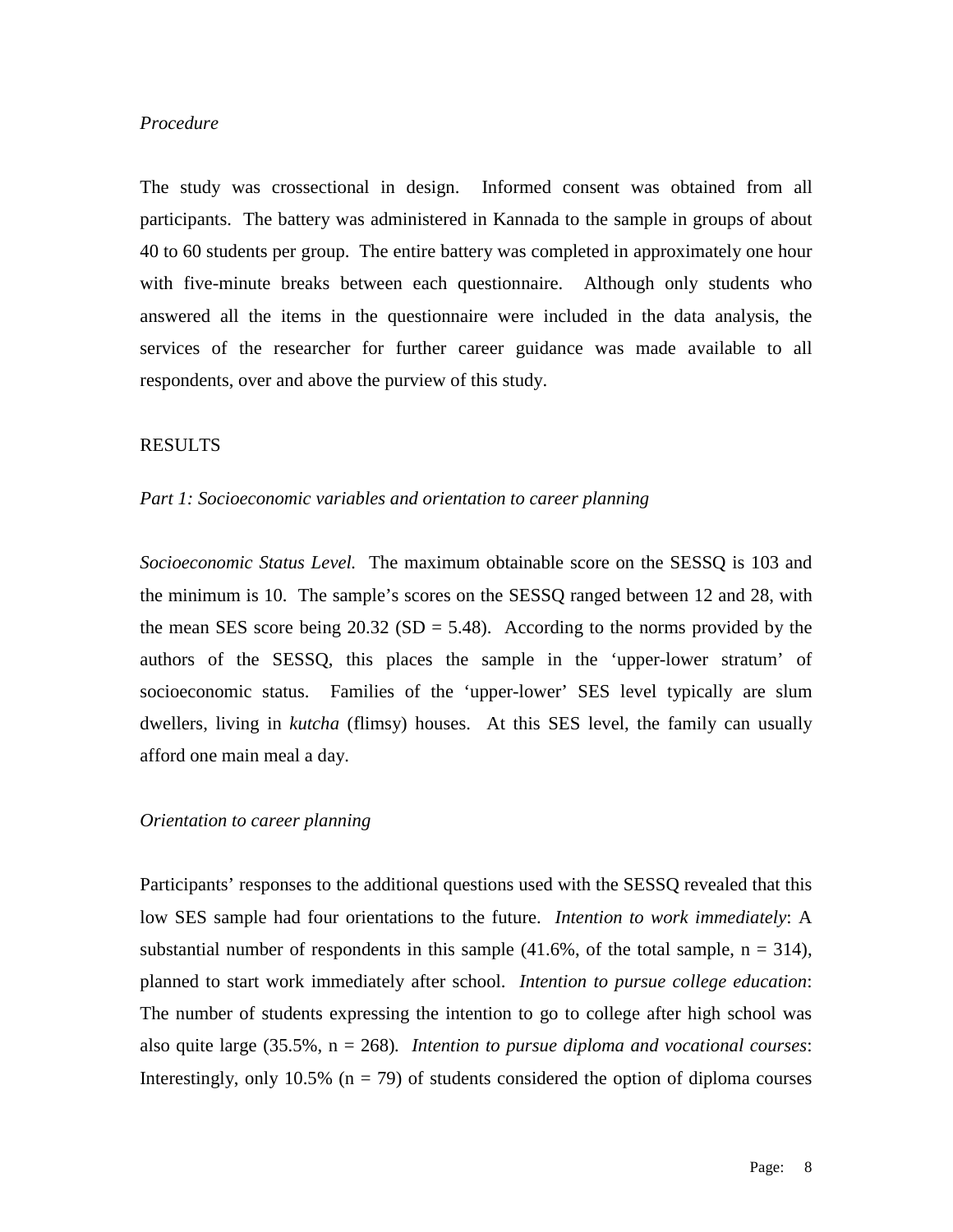although these are cheaper courses, leading directly to jobs in a shorter period of time. *No career plans*: It was anticipated that a small number of students at the high school level (age 14 to 15 years) will not yet be developmentally ready to make career decisions. Amongst this sample,  $12.5\%$  (n = 94) of students had no clear career plans.

# *Parent education and students' career planning orientation*

Information obtained indicated that  $24.8\%$  (n = 187) of the parents of the sample were *illiterate*, 18.5% ( $n = 140$ ) had studied upto *primary school* and 22.6% ( $n = 171$ ) had completed their *middle school* education. Only 19.1% (n = 144) of parents had completed *high school* and 14.9% (n = 113) had obtained *pre-university* or *technical education*. Table 1 summarises the associations observed between students' career planning orientation and their parents' education level and shows that the number of students who are planning to look for a job immediately after school, increases as parent education levels decrease.

**Table 1: Students' orientation to the future in relation to parent education: frequency and percentage of responses** 

| <b>Parent</b>          | <b>Plans to Start</b> | Plans to go to<br>Plans to enter |                | N <sub>0</sub><br><b>Career</b> |  |
|------------------------|-----------------------|----------------------------------|----------------|---------------------------------|--|
| <b>Education level</b> | Work                  | <b>College</b>                   | <b>Diploma</b> | <b>Plans</b>                    |  |
|                        | <b>Immediately</b>    |                                  | course         |                                 |  |
| Pre University         | 46 (40.7%)            | 45 (39.8%)                       | 14 (12.4%)     | $8(7.1\%)$                      |  |
| $(n = 113)$            |                       |                                  |                |                                 |  |
| High school            | 49 (34.0%)            | 69 (47.9%)                       | 21 (14.6%)     | $5(3.5\%)$                      |  |
| $(n = 144)$            |                       |                                  |                |                                 |  |
| Middle school          | 66 (38.6%)            | 75 (43.8%)                       | $19(11.1\%)$   | $11(6.4\%)$                     |  |
| $(n = 171)$            |                       |                                  |                |                                 |  |
| Primary school         | 59 (42.1%)            | 40(28.6%)                        | $15(10.7\%)$   | 26 (18.6%)                      |  |
| $(n = 140)$            |                       |                                  |                |                                 |  |
| Illiteracy             | 94 (50.5%)            | 39 (20.7%)                       | $10(5.3\%)$    | 44 (23.4%)                      |  |
| $(n = 187)$            |                       |                                  |                |                                 |  |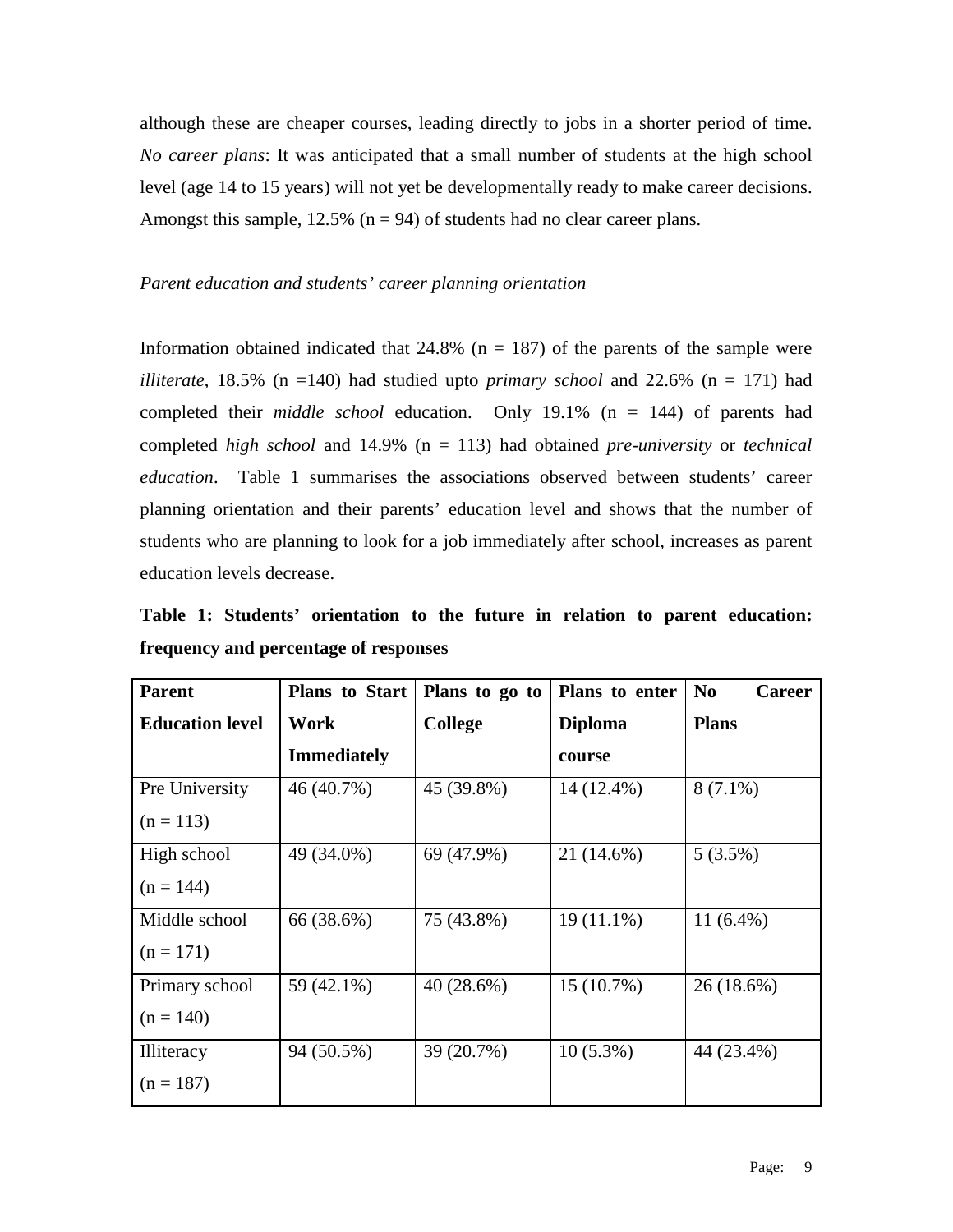A 5 x 4 chi-square was performed on the data and was found to be significant ( $\chi^2$  (n =  $755$ ) = 76.23, p <0.001). Among those intending to work immediately, the largest percentage are the children of illiterate parents  $(50.5\% , n = 94)$ . The percentage of students intending to study further (college or diploma) decreases with parent education. The lowest percentage of students opting either for college or diploma education are the children of illiterate parents. It is interesting to note that the largest percentage of students who are undecided about their next step  $(23.4\%, n = 44)$ , have parents who are illiterate.

# *Parent employment and students' career planning orientation*

Information obtained about *parents' employment status* indicates that approximately 33.4% ( $n = 252$ ) of the parents had regular employment, while 17.7% ( $n = 134$ ) worked as casual labourers (no fixed source of income or employment). High levels of unemployment were observed, with  $48.9\%$  (n = 369) of the parents being currently unemployed for varying periods. Table 2 summarises the associations observed between students' orientation to the future and their parents' employment status and shows that a larger percentage of students who are planning to pursue further education have parents hold full-time employment.

# **Table 2: Students' orientation to the future in relation to parent employment status: frequency and percentage of responses**

| <b>Parent</b><br><b>Occupation level</b> | <b>Plans to Start</b><br>Work<br><b>Immediately</b> | <b>Plans</b><br>to<br>pursue<br><b>College</b><br><b>Education</b> | Plans to enter<br><b>Diploma</b><br>course | N <sub>0</sub><br><b>Career</b><br><b>Plans</b> |
|------------------------------------------|-----------------------------------------------------|--------------------------------------------------------------------|--------------------------------------------|-------------------------------------------------|
| Employed full time<br>$(n = 252)$        | 99 (39.3%)                                          | $112(44.4\%)$                                                      | $26(10.3\%)$                               | $15(5.9\%)$                                     |
| Occasionally<br>employed $(n=134)$       | 44 (32.8%)                                          | 52 (38.8%)                                                         | 21(15.7%)                                  | 17(12.7%)                                       |
| Unemployed<br>$(n = 369)$                | 171 (46.3%)                                         | $104(28.2\%)$                                                      | 32(8.7%)                                   | $62(16.8\%)$                                    |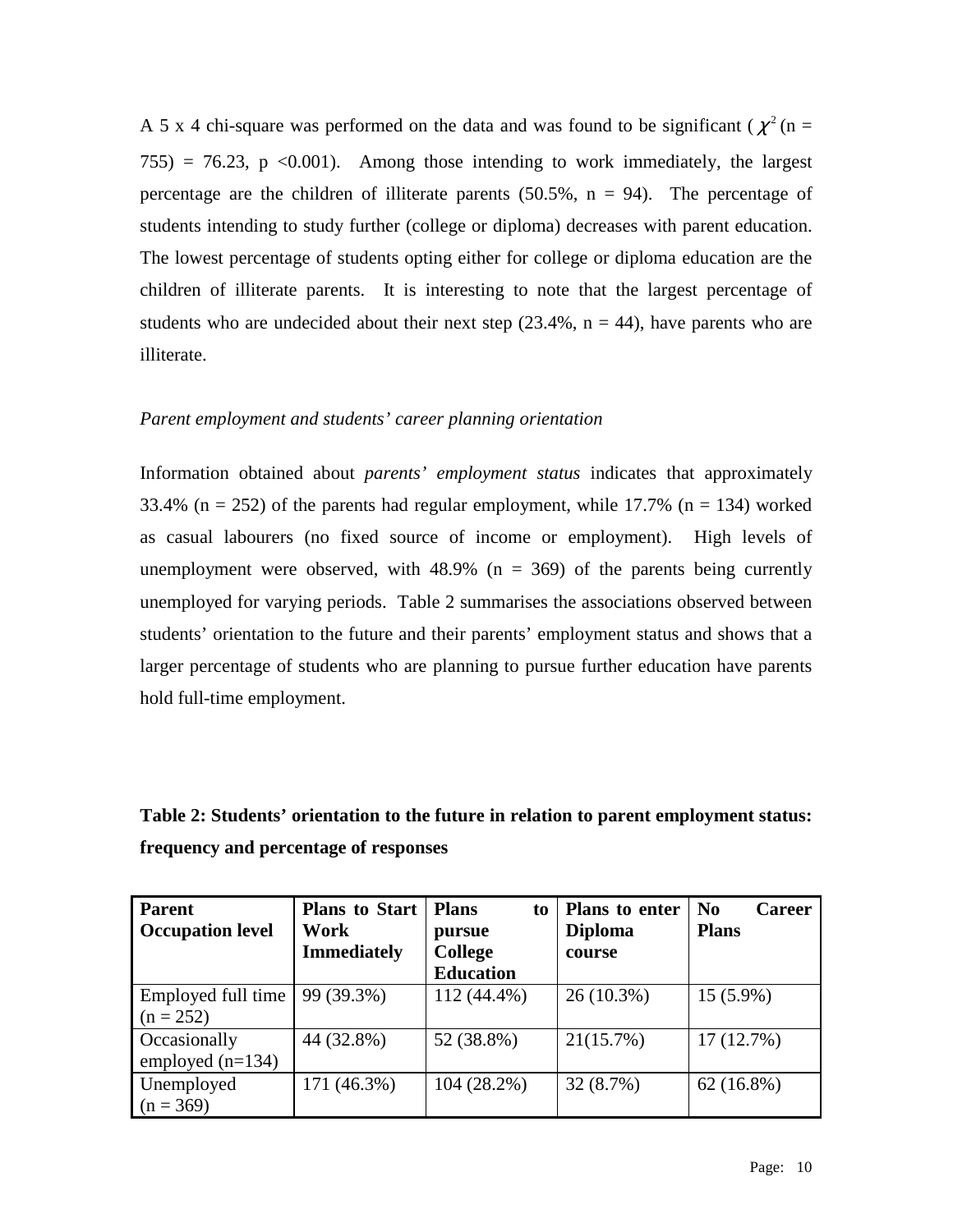A 3 x 4 chi-square was performed on the data and was found to be significant

 $(\chi^2$  (n = 755) = 32.27, p <0.001). It is noticed that among students whose parents' employment is uncertain (occasionally employed group and unemployed group together,  $n = 503$ ) a large percentage express the intention to begin working immediately (42.7%, n  $= 215$ ). In comparison, among those whose parents have full time employment, a smaller percentage express this intention  $(39.3\%, n = 99)$ . Amongst students who do intend to pursue further education,  $44.4\%$  (n = 112) of the children of parents with regular employment express an intention to pursue college education. Only  $31\%$  (n = 156) of the children of parents with uncertain employment express the desire to consider college education.

## *Part 2: Social Cognitive variables*

The present study used the MSSES and the CBDS to examine the social cognitive variables of the self-efficacy and career beliefs amongst this sample of low SES high school boys. Table 3 provides the mean scores and standard deviations obtained by the sample (divided into sub-groups according to parent education and parent employment status) on these variables.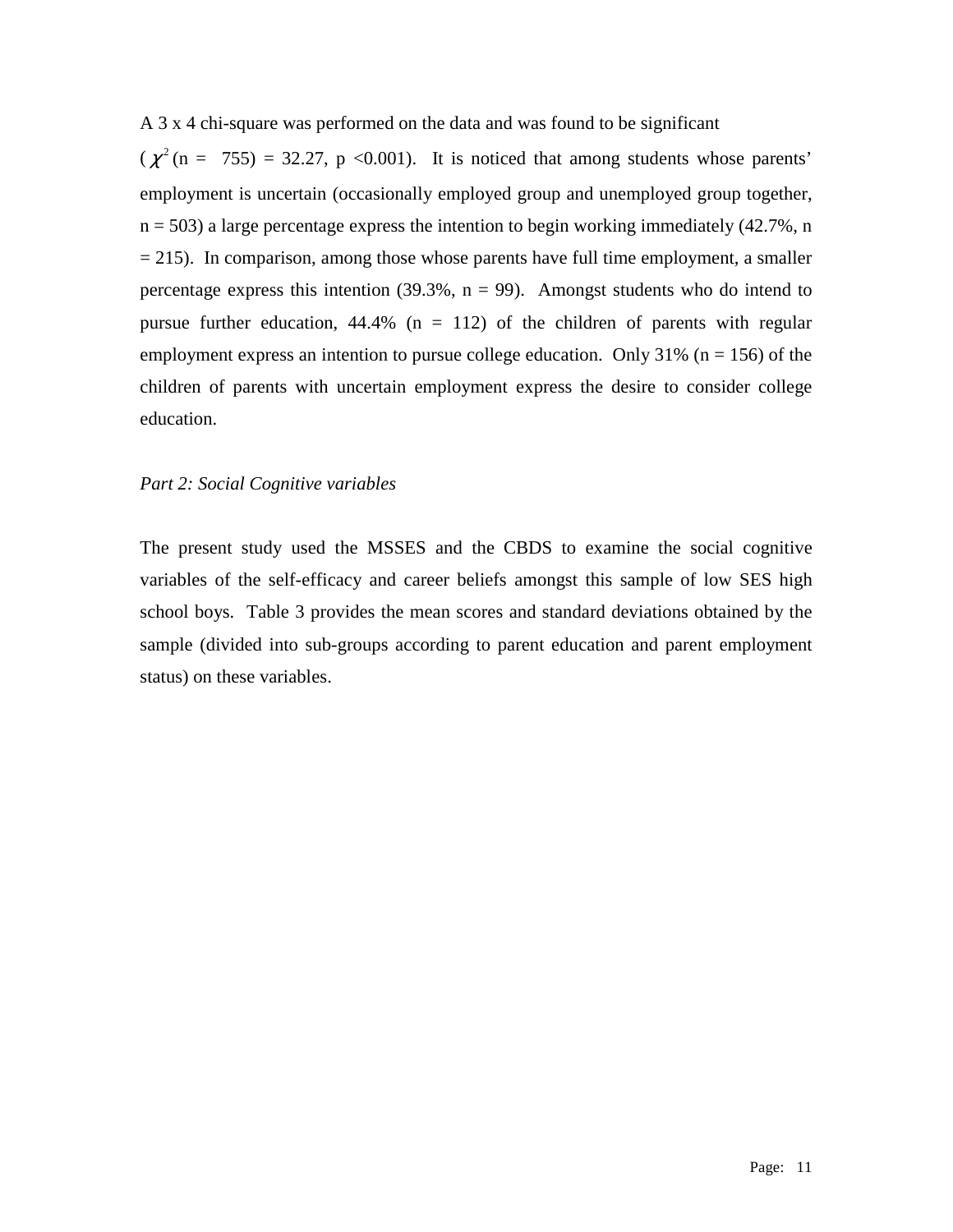|  | Table 3: Students' Performance on the Middle School Self-efficacy Scale and the        |  |  |  |  |
|--|----------------------------------------------------------------------------------------|--|--|--|--|
|  | <b>Career Beliefs Distortion Scale in relation to Parent Education and Employment:</b> |  |  |  |  |

|                           | <b>Middle School</b>       | <b>Career Beliefs</b>   |  |  |  |  |
|---------------------------|----------------------------|-------------------------|--|--|--|--|
|                           | <b>Self-Efficacy Scale</b> | <b>Distortion Scale</b> |  |  |  |  |
|                           | Mean (SD)                  | Mean (SD)               |  |  |  |  |
| The Total Sample          | 22.28 (4.91)               | 100.23 (10.19)          |  |  |  |  |
| $(n = 755)$               |                            |                         |  |  |  |  |
| PARENT EDUCATION          |                            |                         |  |  |  |  |
| <b>Parent Education -</b> | 22.60(5.14)                | 98.91 (11.01)           |  |  |  |  |
| Pre University            |                            |                         |  |  |  |  |
| $(n = 113)$               |                            |                         |  |  |  |  |
| Parent Education -        | 22.85 (4.96)               | 98.54 (10.15)           |  |  |  |  |
| High School               |                            |                         |  |  |  |  |
| $(n = 144)$               |                            |                         |  |  |  |  |
| <b>Parent Education -</b> | 22.21 (5.12)               | 98.25 (10.94)           |  |  |  |  |
| Middle School             |                            |                         |  |  |  |  |
| $(n = 171)$               |                            |                         |  |  |  |  |
| Parent Education -        | 22.0(5.24)                 | 102.37 (9.44)           |  |  |  |  |
| <b>Primary School</b>     |                            |                         |  |  |  |  |
| $(n = 140)$               |                            |                         |  |  |  |  |
| <b>Parent Illiterate</b>  | 21.94 (4.25)               | 102.54 (8.79)           |  |  |  |  |
| $(n = 187)$               |                            |                         |  |  |  |  |
| PARENT EMPLOYMENT         |                            |                         |  |  |  |  |
| Parent Employed           | 23.03 (5.30)               | 98.30 (10.84)           |  |  |  |  |
| <b>Full Time:</b>         |                            |                         |  |  |  |  |
| $(n = 252)$               |                            |                         |  |  |  |  |
| Parent Employed           | 22.38 (4.67)               | 98.20 (11.80)           |  |  |  |  |
| Part Time:                |                            |                         |  |  |  |  |
| $(n = 134)$               |                            |                         |  |  |  |  |
| Parent Unemployed         | 21.74 (4.66)               | 102.29(8.60)            |  |  |  |  |
| $(n = 369)$               |                            |                         |  |  |  |  |

*Associations between the social cognitive variables and parent education* 

A series of one-way ANOVAs did not show any significant differences between the five parent education levels on self-efficacy scores  $(F(4,750) = 0.949, p > 0.05)$ . On the CBDS however, a significant parent education effect was found  $(F(4,750) = 7.249, p <$ 0.001). Tukey post hoc comparisons show that the mean CBDS score of students whose parents had completed pre-university, high school and middle school levels of education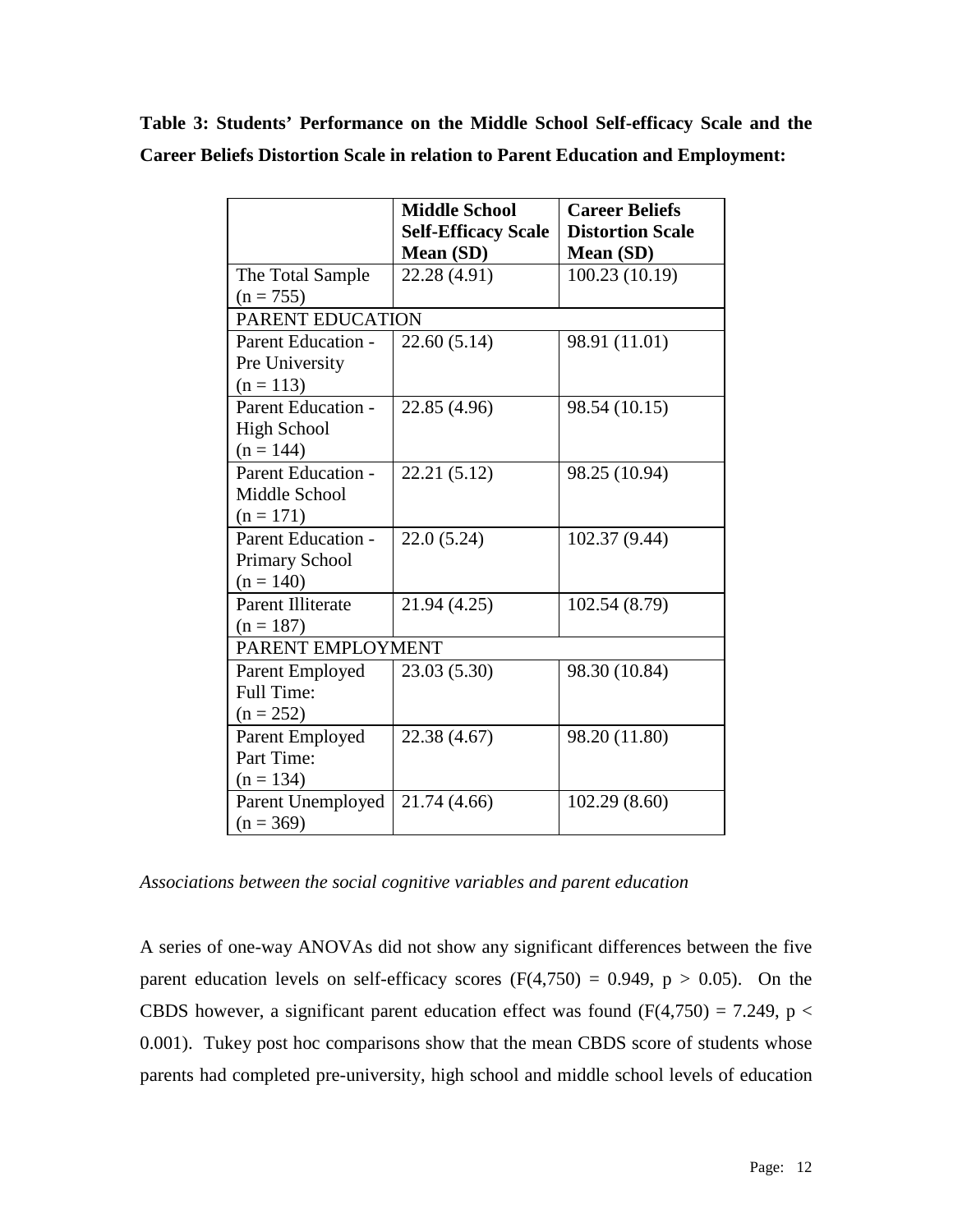were significantly lower than the mean score of those whose parents had completed only up to primary school education and those whose parents were illiterate (see Table 3).

#### *Associations between the socio cognitive variables and parent employment*

A significant effect of parent employment was found in self-efficacy scores as measured by the MSSES  $(F(2, 752) = 5.211, p < 0.01)$ . A post hoc Tukey test showed that the mean Career Decision Making Self-Efficacy score of students whose parents had full time employment was significantly higher than the students whose parents were unemployed (see Table 3). A significant effect of parent employment was also found on the CBDS scores of the students with parents having different employment statuses (F(2,  $752$ ) = 15.229, p < 0.001). Tukey post hoc comparisons showed that the mean CBDS score of students whose parents had full time employment was significantly lower than the students whose parents had part time jobs or were unemployed (see Table 3).

## DISCUSSION

## *Socioeconomic status and orientation to career planning*

Data obtained through this research provides a basis upon which to examine the potential links between low SES students' orientation to career planning and two important SES components, namely, parent education and employment. The impact of these two factors is discussed below across each of the different career planning orientations expressed by the members of this sample.

## *Intention to begin work immediately*

A large number of this low SES sample intended to begin to work immediately after high school. This finding concurs with the few other reports in the literature indicating a higher predisposition amongst the low SES group to begin working *before* their education is complete (Banks and Roker, 1993). In the Indian context, Satyarthi (1982), studying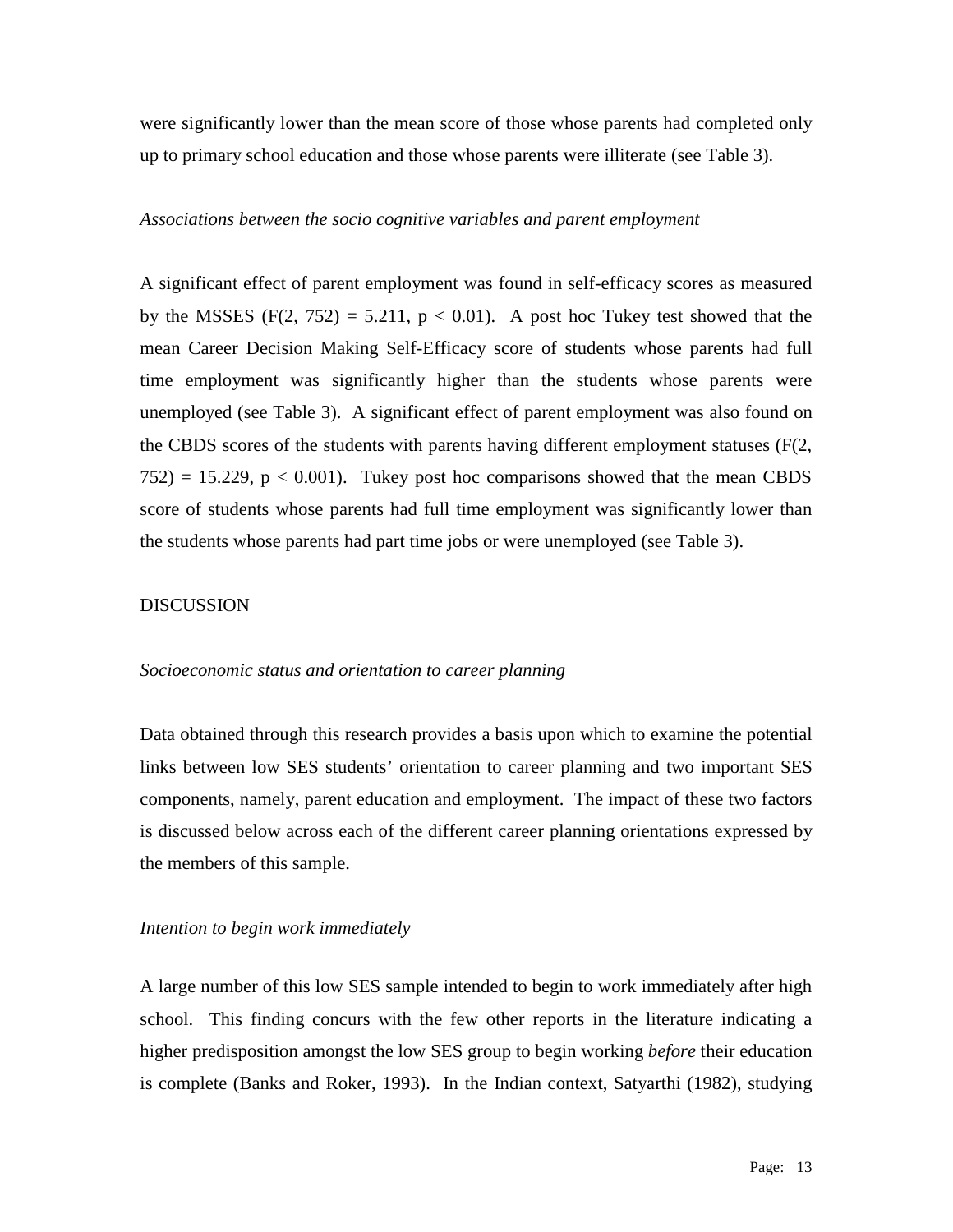the effect of economic status on Indian students' attitudes to school found that low SES students placed a lower value on education and tended to leave school early. This finding could indicate that contextual factors arising out of the individual's socioeconomic environment play a significant role in the career planning process. The low SES group is required to make career plans, while simultaneously grappling with poverty and severe financial restrictions. At a practical level, these impoverished families may have realistic concerns about their ability to pay for their children's further education. Day-to-day survival and meeting physical needs in the here-and-now may be of more urgent importance to these individuals than making plans for the future.

The literature indicates that entering the world of work before obtaining adequate qualifications has far reaching implications on the person's career development.

Ekstrom, Freeberg and Rock (1987), studying the effects of premature entry into the world of work on later employment, assert that poorly educated persons are at highest risk for unemployment in their later lives. Banks and Roker, (1993), found that young people who left school at the minimum age to get work, are likely to spend most of their lives in part-time, unskilled jobs or on the dole. The present study indicates that the low SES group has a tendency to prematurely terminate education and enter the world of work before their skill development is complete. This could place them on a trajectory toward low-skill employment, underemployment or even chronic unemployment in the long run.

## *Intention to pursue further education*

A second group exists within the sample under study that *does* express a desire to pursue further education. It is observed that a large number of those intending to pursue further education are oriented to long term, college-based education. A much smaller number are oriented to short term, skills-based training, obtainable through diploma and certificate courses. Most Indian studies of occupational aspirations have indicated that the low SES groups have low occupational aspirations (Jhaj and Grewal, 1976; Mehta, Bhatnagar, and Jain, 1989). However these studies do not seem to account for sections of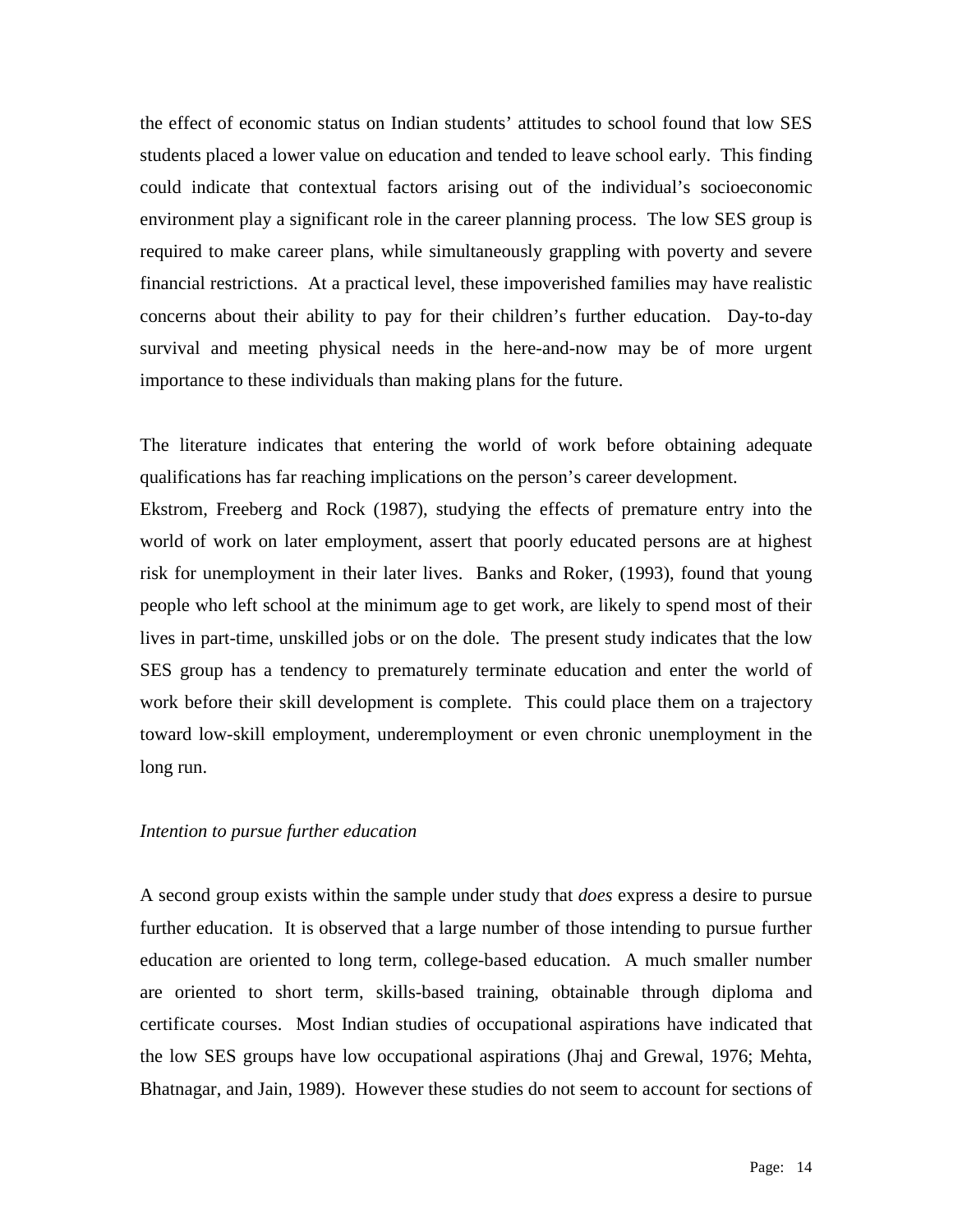low SES groups that do have higher occupational aspirations. Conclusions drawn by Indian researchers seem to overgeneralise their findings to the entire low SES section of the population. Information emerging from the current research indicates that the number of students intending to pursue further education increases with the educational level and employment status of their parents. Although they do belong to the low SES level, these young people seem to aspire to rise above their predicament through further education.

It must be noted however, that the orientation to a college education amongst the low SES group does not in reality pave the way for successful employment. As indicated by Thomas (1997), college-based courses are not designed for specific skills development and require long term study before employment can become a reality. Low SES students intending to pursue college education therefore maybe at risk to spending their meagre family resources on courses that could lead them not toward employment, but toward the ever growing ranks of the educated unemployed in India.

## *Could lower SES students have higher career decision making self-efficacy beliefs?*

The literature indicates that low SES groups as a whole are likely to have lower selfefficacy beliefs (Lauver and Jones, 1991; Fouad, 1995). Findings from the current study point to a possible variation on this theme. Within the low SES sample studied, it is observed that the children of parents who are unemployed have lower self-efficacy scores when compared to those whose parents have employment. It was suggested early in this paper that within the Indian sociocultural ethos, familial factors could play a significant part in the career development of the individual. The possible relationship noticed between parental employment status and the individual's career decision making selfefficacy points to the potential impact of this component of socioeconomic status on the career development process.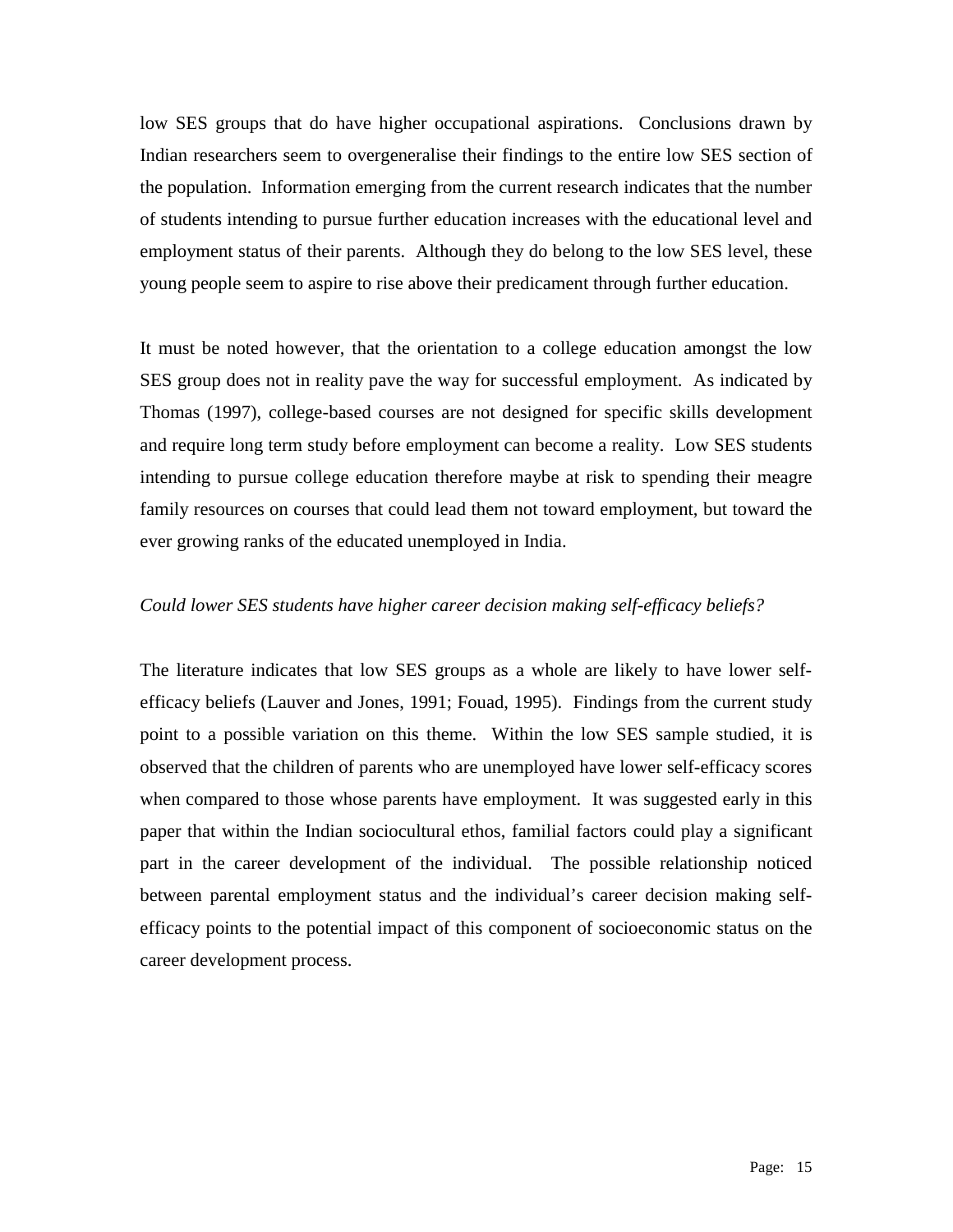Students whose parents are illiterate and unemployed show a higher level of negative career beliefs when compared to their counterparts whose parents are educated and have full time employment. This finding once again highlights the possibility that career beliefs reported by individual members of the sample may in fact be rooted in attitudes prevalent across a particular *section* of the low SES group. Arbib and Hesse (1986) point out that beliefs held by the individuals of a community may cohere into a pattern of *commonly* held cognitions characterising a social group. Arbib and Hesse (1986) refer to this pattern as a *social schema* and stress that these belief structures may not be internalised within the minds of single individuals but rather in the relational processes of social exchanges. Fournier, Drapeau and Thibault (1995), studying the origin of career beliefs, found close links between the individuals' social origins and the type of beliefs he or she held. It maybe postulated then that negative cognitions about career planning may not be common to the low SES group as a whole but may instead be more prevalent amongst those within the low SES group whose parents are unemployed and illiterate.

It is important that careers research includes in its purview the potential effects of poverty, discrimination and differential socialisation seen across socio-economic status groups. As with most developing nations, manpower is one of India's strongest assets. Sound careers research that systematically informs careers practice could make a significant contribution to helping young people maximise their potentials and in the long run, such research could facilitate the effective use of the nation's human resource.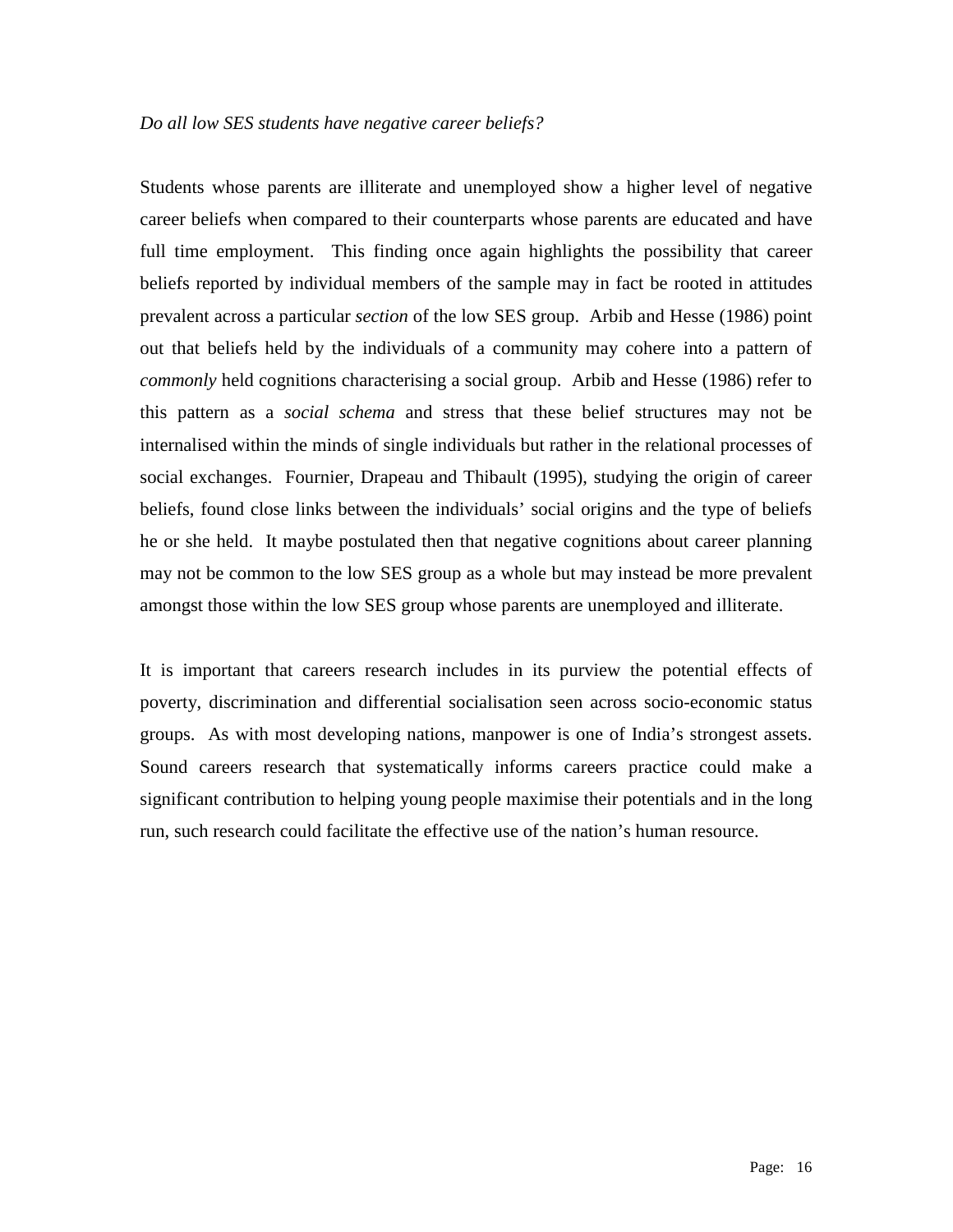## REFERENCES

- Arbib, M.A., & Hesse, M.B. (1986). *The construction of reality*. Cambridge University, London, England.
- Bandura, A. (1995). *Self-efficacy in changing societies*. Cambridge University Press, New York, USA.
- Bandura, A. (1977). Self-efficacy theory: Toward a unifying theory of behavioural change. *Psychological Review,* **84,** 191-215.
- Bandura, A. (1986). *Social foundations of thought and action: A Social cognitive theory*. Englewood Cliffs, New Jersey, USA.
- Banks, H.M., & Roker, D. (1993). Work attitudes, knowledge and attribution of private and state school pupils: Evidence for the YOUTHSCAN study. *British Journal of Education and Work,* **6** (2), 41-51.
- Bhargava, M., & Sharma, A. (1995). Scholastic attainment and career maturity. *Indian Journal of Psychometry and Education,* **26** (1), 25-30.
- Chartrand, M.J., & Rose, L. M. (1996). Career interventions for at-risk populations: Incorporating social cognitive influences. *The Career Development Quarterly*, **44** (4), 341-353.
- D'Souza, V. (1981). *Inequality and its perpetuation*. Manohar Publications, New Delhi.
- Dube, S., & Sachdev, P.S. (1983). *Mental health problems of the socially disadvantaged*. Tata McGraw Hill, New Delhi, India.
- Ekstrom, B.R. Freeberg, E.N., & Rock, A.D. (1987). *The effects of youth employment programme participation on later employment. Evaluation Review,* **11**, 84-101.
- Fouad, N.A. (1995). Career linking: An intervention to promote math and science career awareness. *Journal of Counselling and Development*, **73** (5), 527-534.
- Fouad, N.A., Smith, L P., & Enochs, L. (1997). Reliability and validity evidence for the middle school self-efficacy scale. *Measurement and Evaluation in Counselling and Development*, **30**, 17-31.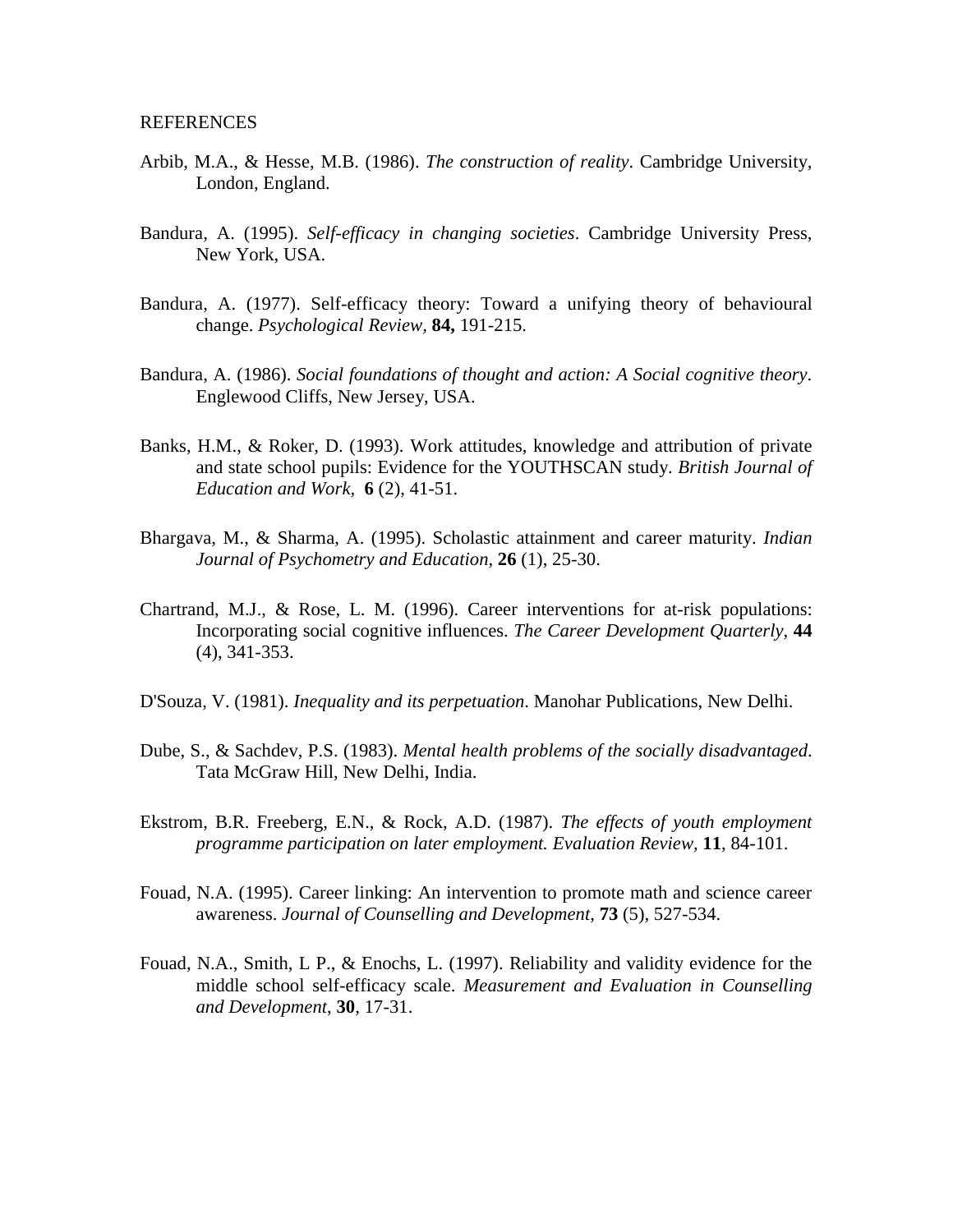- Fournier, G., Drapeau, S., & Thibault, J.A. (1995). Vocational beliefs of young people between the ages of 16 to 25 years about difficulties of entering the socioprofessional arena based on their socio-demographic profile. *Canadian Journal of Education,* **20**, (2), 109-128.
- Gupta, N. (1986). Career maturity of school students: a study of related factors. *Indian Educational Review,* **22**, 64-69.
- Jhaj, D.S., & Grewal, J.S. (1976). A study of occupational aspirations and socioeconomic status of advantaged and disadvantaged children. *Indian-Journalof-Applied-Psychology,* **13** (2): 70-73.
- Kapoor, S.D., & Singh, R.N. (1998). *Socioeconomic status scale questionnaire*. The Psycho-Centre, New Delhi.
- Lauver, P., & Jones, M.R. (1991). Factors associated with perceived career options in American Indian, White and Hispanic rural high school students. *Journal of Counselling Psychology,* **38** (2), 159-166.
- Lent, R.W., Brown, S.D., & Hackett, G. (1994). Toward a unifying social cognitive theory of career and academic interest, choice and performance. *Journal of Vocational Behaviour,***45**, 79-122.
- Mehta, P., Bhatnagar., & Jain, V.K. (1989). Vocational planning among tribal first generation learners of Meghalaya*. Journal of Indian Academy of Applied Psychology,* **15**, 33-42.
- Mohan, S. (1999). Career development process in India: Some evidence. In Mohan, S. (Ed.) *Career development in India: Theory, research and development*. (pp. 150- 207). Vikas Publishing House, New Delhi.
- National Sample Survey, 50th Round: July 1993 June 1994*.* (1999). *A note on the employment and unemployment situation. among social groups in India: 1993- 1994.* New Delhi, Department of Statistics and Programme Implementation, Government of India.
- Ojha, J.M. (1996). Mental health of working children and their needs. In Kohi, A.S. (Ed.) *Research in Social Welfare,* (Vol 1). Anmol Publications, New Delhi.
- Satyarthi, M.K., (1982). A study of the effect of economic status on students' attitudes towards school experience. *Asian Journal of Psychology and Education,* **9,** 7-9.

Sinha, D. (1979). *The young and the old*. Oxford University Press, India.